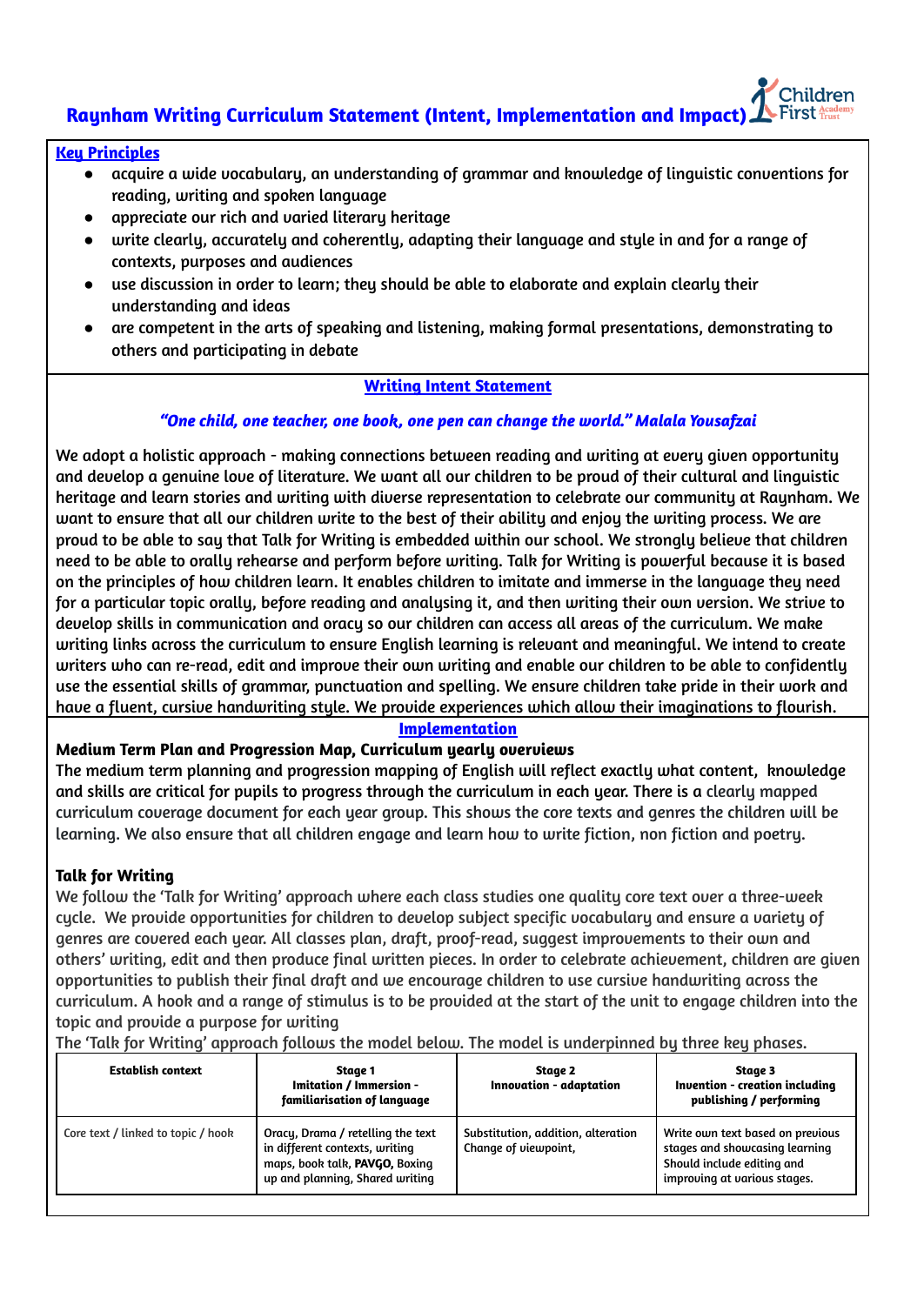### **Spelling, Grammar and Punctuation**

We believe that spelling, grammar and punctuation need to be explicitly taught, assessed and reviewed regularly. Teachers should link and model these elements when teaching a specific genre. With regards to Spelling, teachers will show pupils how to understand the relationships between words, how to understand nuances in meaning, and how to develop their understanding of, and ability to use, figurative language. Children investigate spelling, root words and the etymology of words. We focus particularly on common exception words for each year group as well as words that have been identified by teachers as being commonly misspelt by our children. All children in KS2 have a regular SPAG lesson. They also learn spellings weekly at home and online using Spelling Shed.

### **Shared Writing**

Shared writing is a fundamental part of the Talk for Writing process especially at the early stage. It is where our children co-construct with the direction of the teacher and create a class text. It is the key moment at which writing and the different grammatical constructs and elements are taught. The teacher uses the assessment of children's writing to decide on the key 'progress points' that need to be focused upon during shared writing. Shared writing can be a direct demonstration or a joint composition.

# **Writing Toolkit / Magic Ingredients / Success Criteria**

This is an important element in the Talk for Writing approach. We feel it necessary that the relevant toolkit be devised with the children and through identification in the key text, Talk for Writing map and model texts so that children are aware of these and understand how it can be implemented. Through planning and modelling it better enables children to experiment with creative language and literacy devices appropriate to the purpose of their writing task.

### **Displays**

Writing displays are a helpful way to prompt and encourage our children and we expect all of our classes to have a 'washing line' to display the Talk for Writing maps and shared writing.

### **Handwriting**

We pride ourselves at Raynham with the high expectations we have of the children in handwriting and presentation. Children learn correct letter formation and a joined cursive script in KS2.

# **Marking (See English policy appendix)**

All marking should move the learning on. The teacher will tick the magic ingredients / success criteria if the objective has been met and is evident in the writing. Areas that need more attention may relate to grammar, spelling or composition. Editing and conferencing with the teacher helps the children to improve the quality of their writing and work on the areas requiring more attention.

### **Teacher expectations**

- To be confident about what they are teaching and understand the English skills and progression required for the different strands - Reading, Writing, handwriting, grammar, spelling.
- To use a stimulus and hook for writing.
- To plan and prepare quality first writing lessons which are enabling for our children.
- To use oracy and drama skills before writing.
- To allow children to share work and challenge them through high order questioning and debate.
- To work as a whole school to ensure consistency and improve standards of literacy.

### **Professional Development**

Teachers are well-supported and are continuously encouraged to pursue professional development through internal twilight sessions, observations as well as external training where needs are identified.